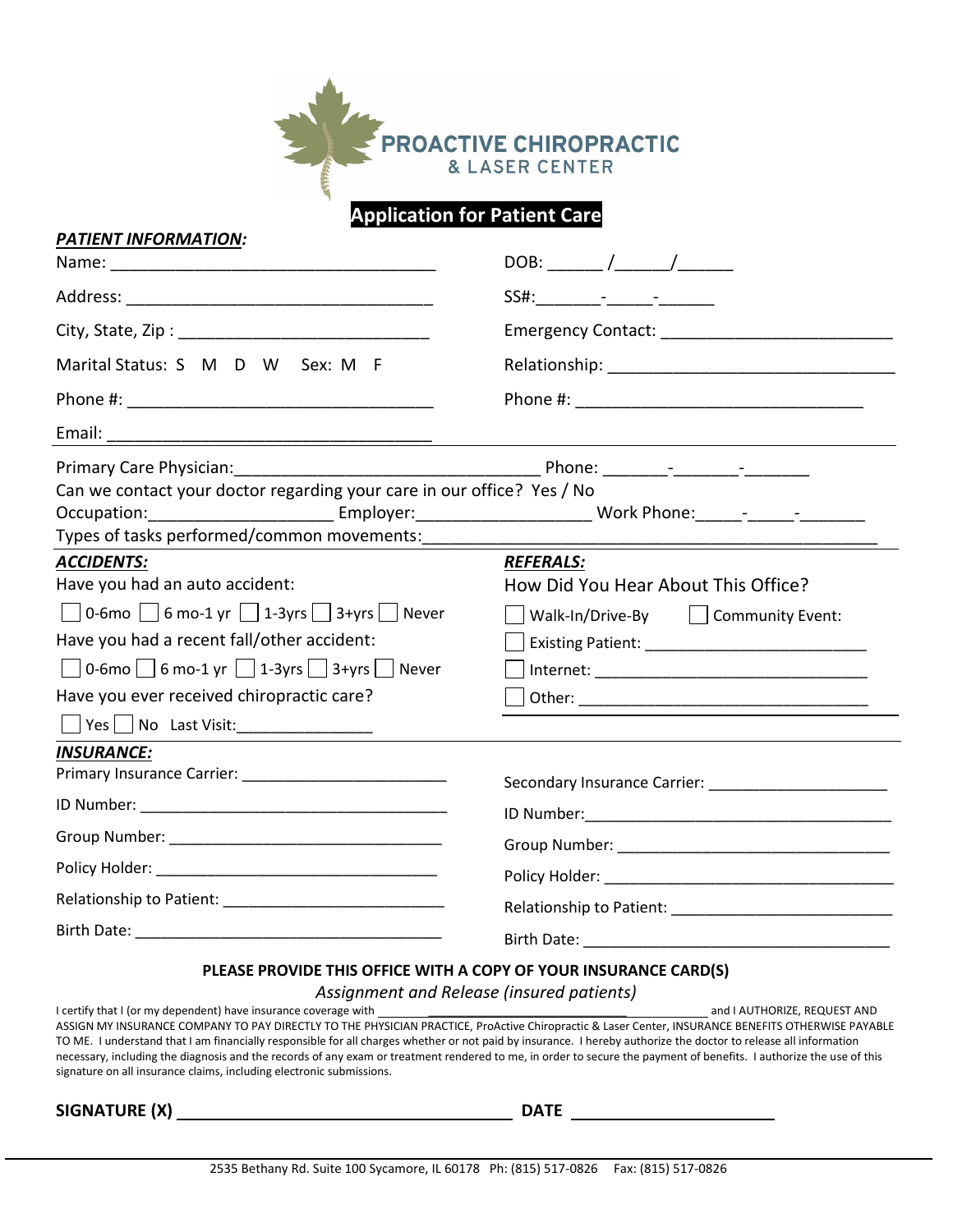# **PATIENT HEALTH HISTORY**

*Please check to indicate if you are currently experiencing any of the following conditions and then circle problematic areas on body to right:*

□Neck Pain/Stiffness□Pins/Needles in Arms □Back Pain/Stiffness□Pins/Needles in Legs □Arm/Hand Pain □ Light Bothers Eyes  $\Box$ Leg/Knee Pain  $\Box$  Weight Change + / - $\Box$ Headaches  $\Box$  Loss of Memory □Night Pain □ Nausea □Depression □ Loss of Taste  $\Box$ Cold Extremities  $\Box$  Fatigue  $\Box$ Nervousness  $\Box$  Chest Pain  $\Box$ Trouble Sleeping  $\Box$ Tension  $\Box$ Jaw Problems  $\Box$  Fever □ Loss of Smell □ Cold Sweats Fainting Constipation/Diarrhea  $\Box$ Dizziness  $\Box$  Allergies  $\Box$ Stomach Problems  $\Box$  Shortness of Breath □Asthma □ Blurred/Double Vision □Swollen Joints □ Bowel/Bladder Changes  $\Box$ Mood Changes  $\Box$  Trouble Concentrating  $\square$  Foot Trouble  $\square$  Loss of Balance

# ₩

ADD/ADHD Aids/HIV Alcoholism Allergy Shots Anemia Anorexia □Appendicitis Arthritis Asthma/Wheezing Bad Breath/Bad Taste □Bleeding Disorders Blood Pressure: High Gall Bladder or Low (circle) □Breast Lump Broken Bones □Bronchitis Bulimia □Cancer Cataracts □Chemical Dependency □Chicken Pox Colon Trouble □Contacts/Glasses Diabetes □Dry Skin □Ear Infections  $\square$ Epilepsy  $\Box$ Fractures Glaucoma  $\Box$ Goiter Gonorrhea □Gout □Heartburn

### *Please check if you have ever had any of the following: \*\*\****CIRCLE AREAS OF CONCERN ON THE BODY DIAGRAM\*\*\***

**□Heart Attack** Heart Problems □Hemorrhoids  $\Box$ Hepatitis  $\Box$ Hernia □Herniated Disc  $\Box$ Herpes **□High Cholesterol** Hormone Imbalance  $\Box$ Insomnia  $\Box$ Kidney Problems Liver Disease Measles Menopausal Prob. Migraines Miscarriage Mononucleosis

Bleeding Gums Multiple Sclerosis Mumps Nosebleeds □ Osteoporosis Pacemaker Parkinson's Disease Pinched Nerve Pneumonia  $\Box$ Polio □Prostate Problems  $\Box$ Prosthesis □Psychiatric Care Rheumatoid Arthritis **□Rheumatic Fever** □Scarlet Fever

Mouth Sores or

□Sexual Difficulty  $\Box$ Stroke □Suicide Attempt □Thyroid Problems □TMJ Pain  $\Box$ Tonsillitis  $\Box$ Tremors □Tuberculosis □Tumors/Growths □Typhoid Fever Ulcers Vaginal Infections Venereal Disease Whooping Cough  $\Box$ Other: \_\_\_\_\_\_\_\_\_\_\_\_\_\_\_\_\_\_ \_\_\_\_\_\_\_\_\_\_\_\_\_\_\_\_\_\_ \_\_\_\_\_\_\_\_\_\_\_\_\_\_\_\_\_\_

Are you currently under drug and/or medical care?  $\Box$ Yes  $\Box$ No If yes, explain:

Reason for visit today: (Conditions, Symptoms, or anything you would like to discuss)

**SIGNATURE (X)** \_\_\_\_\_\_\_\_\_\_\_\_\_\_\_\_\_\_\_\_\_\_\_\_\_\_\_\_\_\_\_\_\_\_\_\_\_ **DATE \_\_\_\_\_\_\_\_\_\_\_\_\_\_\_\_\_\_\_\_\_\_\_**

\_\_\_\_\_\_\_\_\_\_\_\_\_\_\_\_\_\_\_\_\_\_\_\_\_\_\_\_\_\_\_\_\_\_\_\_\_\_\_\_\_\_\_\_\_\_\_\_\_\_\_\_\_\_\_\_\_\_\_\_\_\_\_\_\_\_\_\_\_\_\_\_\_\_\_\_\_\_\_\_\_\_\_ \_\_\_\_\_\_\_\_\_\_\_\_\_\_\_\_\_\_\_\_\_\_\_\_\_\_\_\_\_\_\_\_\_\_\_\_\_\_\_\_\_\_\_\_\_\_\_\_\_\_\_\_\_\_\_\_\_\_\_\_\_\_\_\_\_\_\_\_\_\_\_\_\_\_\_\_\_\_\_\_\_\_\_

\_\_\_\_\_\_\_\_\_\_\_\_\_\_\_\_\_\_\_\_\_\_\_\_\_\_\_\_\_\_\_\_\_\_\_\_\_\_\_\_\_\_\_\_\_\_\_\_\_\_\_\_\_\_\_\_\_\_\_\_\_\_\_\_\_\_\_\_\_\_\_\_\_\_\_\_\_\_\_\_\_\_\_ \_\_\_\_\_\_\_\_\_\_\_\_\_\_\_\_\_\_\_\_\_\_\_\_\_\_\_\_\_\_\_\_\_\_\_\_\_\_\_\_\_\_\_\_\_\_\_\_\_\_\_\_\_\_\_\_\_\_\_\_\_\_\_\_\_\_\_\_\_\_\_\_\_\_\_\_\_\_\_\_\_\_\_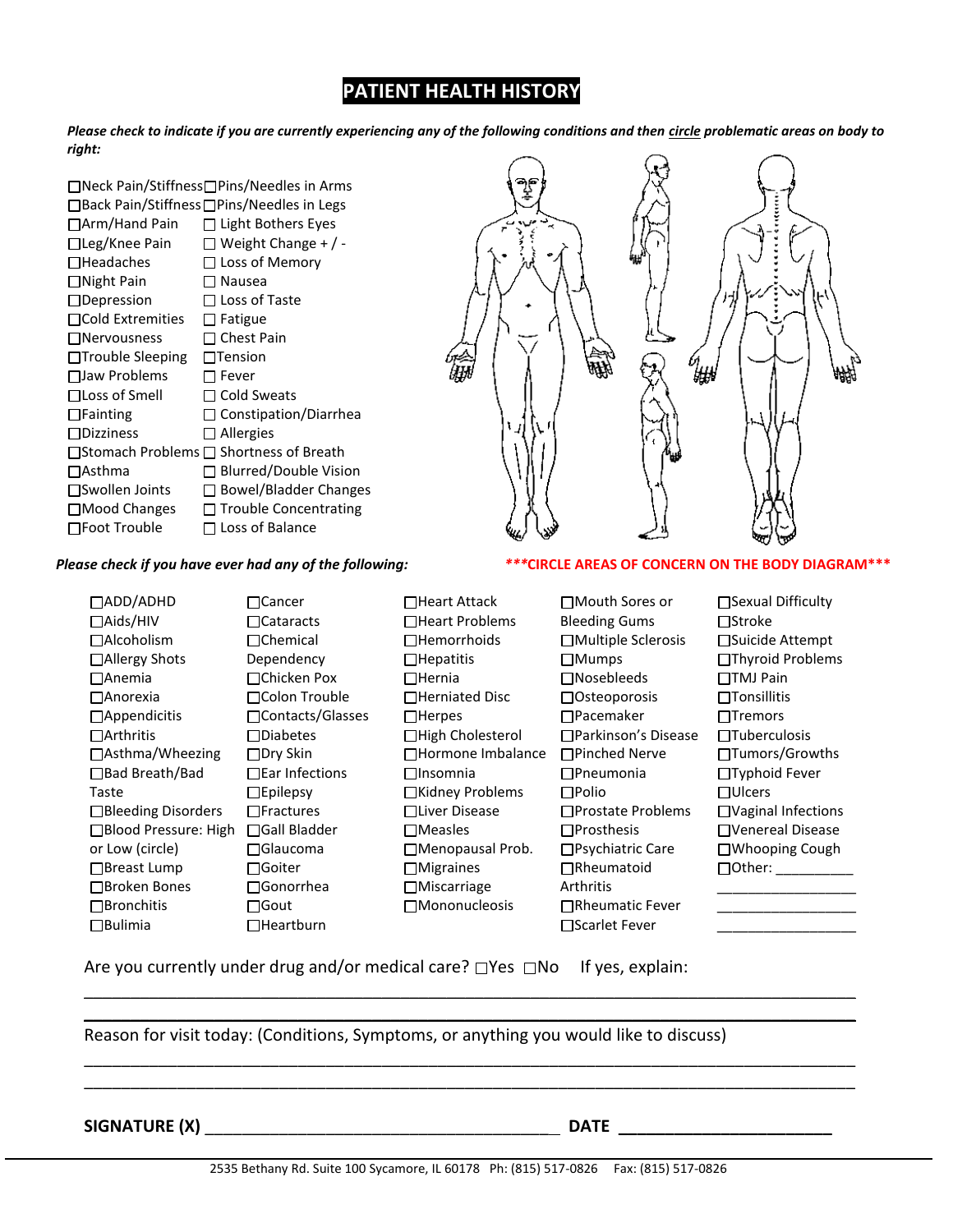| <b>Personal Medical History:</b> (Circle if applies)       |                                                                                                                                                                                                                                                                                                                                                                        |              |
|------------------------------------------------------------|------------------------------------------------------------------------------------------------------------------------------------------------------------------------------------------------------------------------------------------------------------------------------------------------------------------------------------------------------------------------|--------------|
| <b>Diabetes</b>                                            | <b>High Blood Pressure</b>                                                                                                                                                                                                                                                                                                                                             | Pacemaker    |
| <b>Heart Disease</b>                                       | Stroke                                                                                                                                                                                                                                                                                                                                                                 | Fibromyalgia |
| Thyroid                                                    | Other: and the control of the control of the control of the control of the control of the control of the control of the control of the control of the control of the control of the control of the control of the control of t                                                                                                                                         |              |
|                                                            | <b>Family History:</b> (Circle if applies and list the family member and the type of condition if applies)                                                                                                                                                                                                                                                             |              |
| <b>Inflammatory Arthritis</b>                              | <b>Heart Disease</b>                                                                                                                                                                                                                                                                                                                                                   | Cancer       |
| Stroke                                                     | <b>Diabetes</b>                                                                                                                                                                                                                                                                                                                                                        |              |
|                                                            |                                                                                                                                                                                                                                                                                                                                                                        |              |
| <b>History of Trauma:</b>                                  |                                                                                                                                                                                                                                                                                                                                                                        |              |
|                                                            |                                                                                                                                                                                                                                                                                                                                                                        |              |
|                                                            |                                                                                                                                                                                                                                                                                                                                                                        |              |
|                                                            |                                                                                                                                                                                                                                                                                                                                                                        |              |
|                                                            |                                                                                                                                                                                                                                                                                                                                                                        |              |
|                                                            | ALLERGIES: (Please place a check mark next to any known allergy that you have)                                                                                                                                                                                                                                                                                         |              |
|                                                            | Milk Eggs Peanuts Almonds Cashews Walnuts Fish Shellfish Soy<br>_Wheat ____ Gluten ____Penicillin ____Sulfa Drugs ____Tetracycline ____Codeine ____NSAIDS ____Phenytoin<br>___Carbamazepine ___Mildew ___Mold ___ Dust ___Fungus ___Mites ___Tree Pollen ___Grass Pollen<br>___Weed Pollen ___Insects ___Dog Dander ___Cat Dander \___Latex ___Other Animal Dander ___ |              |
|                                                            | Medications: 2008 and 2008 and 2008 and 2010 and 2010 and 2010 and 2010 and 2010 and 2010 and 2010 and 2010 an                                                                                                                                                                                                                                                         |              |
| Supplements:                                               |                                                                                                                                                                                                                                                                                                                                                                        |              |
| <b>Hobbies:</b>                                            |                                                                                                                                                                                                                                                                                                                                                                        |              |
|                                                            | Have you had to give up your hobbies or modify performing them due to your pain? (Please Circle) Yes / No                                                                                                                                                                                                                                                              |              |
|                                                            |                                                                                                                                                                                                                                                                                                                                                                        |              |
| How Does Your Pain Impact Your Activities of Daily Living? |                                                                                                                                                                                                                                                                                                                                                                        |              |
|                                                            | ,我们也不能在这里的时候,我们也不能在这里的时候,我们也不能会在这里,我们也不能会不能会不能会不能会。""我们的人,我们也不能会不能会不能会不能会不能会不能会不                                                                                                                                                                                                                                                                                       |              |
|                                                            |                                                                                                                                                                                                                                                                                                                                                                        |              |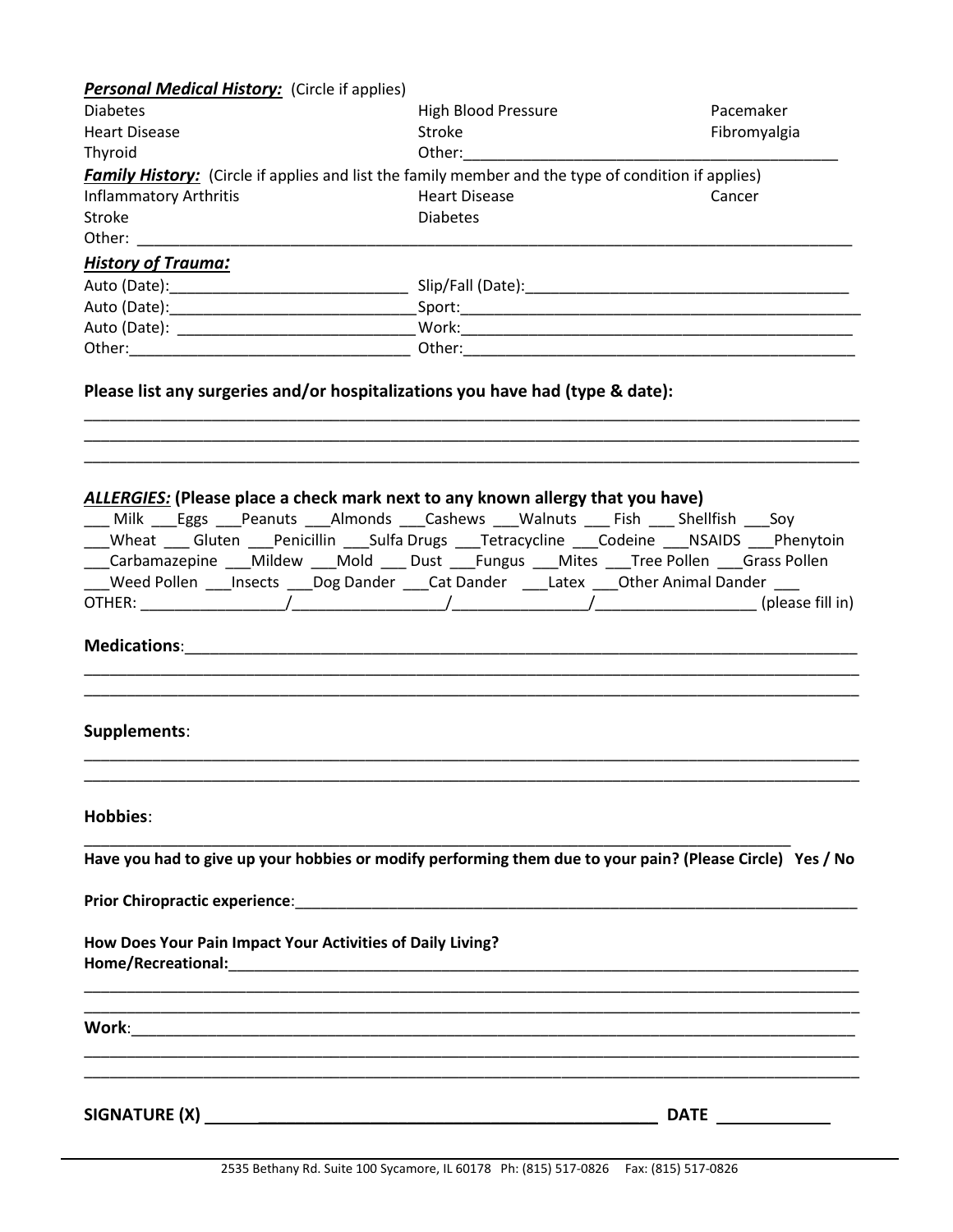# *Social History:*

| Do you exercise: $\Box$ Frequently                                                                                                                                                                                                                                                                                | $\Box$ Occasionally<br>$\Box$ Moderately                                                                                                                                                                       | $\Box$ None                                             |  |  |  |  |  |
|-------------------------------------------------------------------------------------------------------------------------------------------------------------------------------------------------------------------------------------------------------------------------------------------------------------------|----------------------------------------------------------------------------------------------------------------------------------------------------------------------------------------------------------------|---------------------------------------------------------|--|--|--|--|--|
|                                                                                                                                                                                                                                                                                                                   | Have you had to give up exercising or modify because of your pain?<br>Yes / No                                                                                                                                 |                                                         |  |  |  |  |  |
|                                                                                                                                                                                                                                                                                                                   | Do your work activities mostly involve: $\Box$ Sitting $\Box$ Standing $\Box$ Light Labor $\Box$ Heavy Labor                                                                                                   |                                                         |  |  |  |  |  |
|                                                                                                                                                                                                                                                                                                                   | Standing<br><u>_____________</u><br>Hours per day spent: Sitting __________                                                                                                                                    |                                                         |  |  |  |  |  |
|                                                                                                                                                                                                                                                                                                                   | Do you sleep on your: $\Box$ Back $\Box$ Side $\Box$ Stomach Do you use a cervical pillow? $\Box$ Yes $\Box$ No                                                                                                |                                                         |  |  |  |  |  |
| What is your daily/weekly intake of the following?                                                                                                                                                                                                                                                                |                                                                                                                                                                                                                |                                                         |  |  |  |  |  |
|                                                                                                                                                                                                                                                                                                                   | Caffeine_________ cups/day alcohol _______ drinks/week Cigarettes ___ packs/day                                                                                                                                |                                                         |  |  |  |  |  |
|                                                                                                                                                                                                                                                                                                                   | I certify that the above questions were answered accurately. I understand that providing incorrect<br>information can be dangerous to my health. I will give complete and accurate information during my exam. |                                                         |  |  |  |  |  |
|                                                                                                                                                                                                                                                                                                                   |                                                                                                                                                                                                                |                                                         |  |  |  |  |  |
|                                                                                                                                                                                                                                                                                                                   |                                                                                                                                                                                                                |                                                         |  |  |  |  |  |
| X-ray Questionnaire: For women only<br>While we do not offer x-ray services on site, our consultation and examination may indicate that x-rays are necessary to<br>accurately diagnose and analyze your condition. Should x-rays be necessary we would like to confirm that you are not<br>pregnant at this time. |                                                                                                                                                                                                                |                                                         |  |  |  |  |  |
|                                                                                                                                                                                                                                                                                                                   |                                                                                                                                                                                                                |                                                         |  |  |  |  |  |
| $\Box$ There is a possibility that I may be pregnant at this time.                                                                                                                                                                                                                                                | $\Box$ Yes, I am definitely pregnant                                                                                                                                                                           |                                                         |  |  |  |  |  |
| $\Box$ No, I am definitely not pregnant at this time                                                                                                                                                                                                                                                              |                                                                                                                                                                                                                | $\Box$ I request that x-ray films not be taken because: |  |  |  |  |  |
| <b>SIGNATURE (X)</b>                                                                                                                                                                                                                                                                                              | <b>DATE</b>                                                                                                                                                                                                    |                                                         |  |  |  |  |  |
|                                                                                                                                                                                                                                                                                                                   |                                                                                                                                                                                                                |                                                         |  |  |  |  |  |
| <b>FOR MINORS:</b>                                                                                                                                                                                                                                                                                                |                                                                                                                                                                                                                |                                                         |  |  |  |  |  |
| being the parent or legal guardian of<br>(Print Guardian Name)<br>(Print Minor's Name)<br>have read and fully understand the above terms of acceptance and hereby grant permission for my child to<br>receive treatment.                                                                                          |                                                                                                                                                                                                                |                                                         |  |  |  |  |  |
| (SIGNATURE)                                                                                                                                                                                                                                                                                                       | (PRINTED NAME)                                                                                                                                                                                                 | (DATE)                                                  |  |  |  |  |  |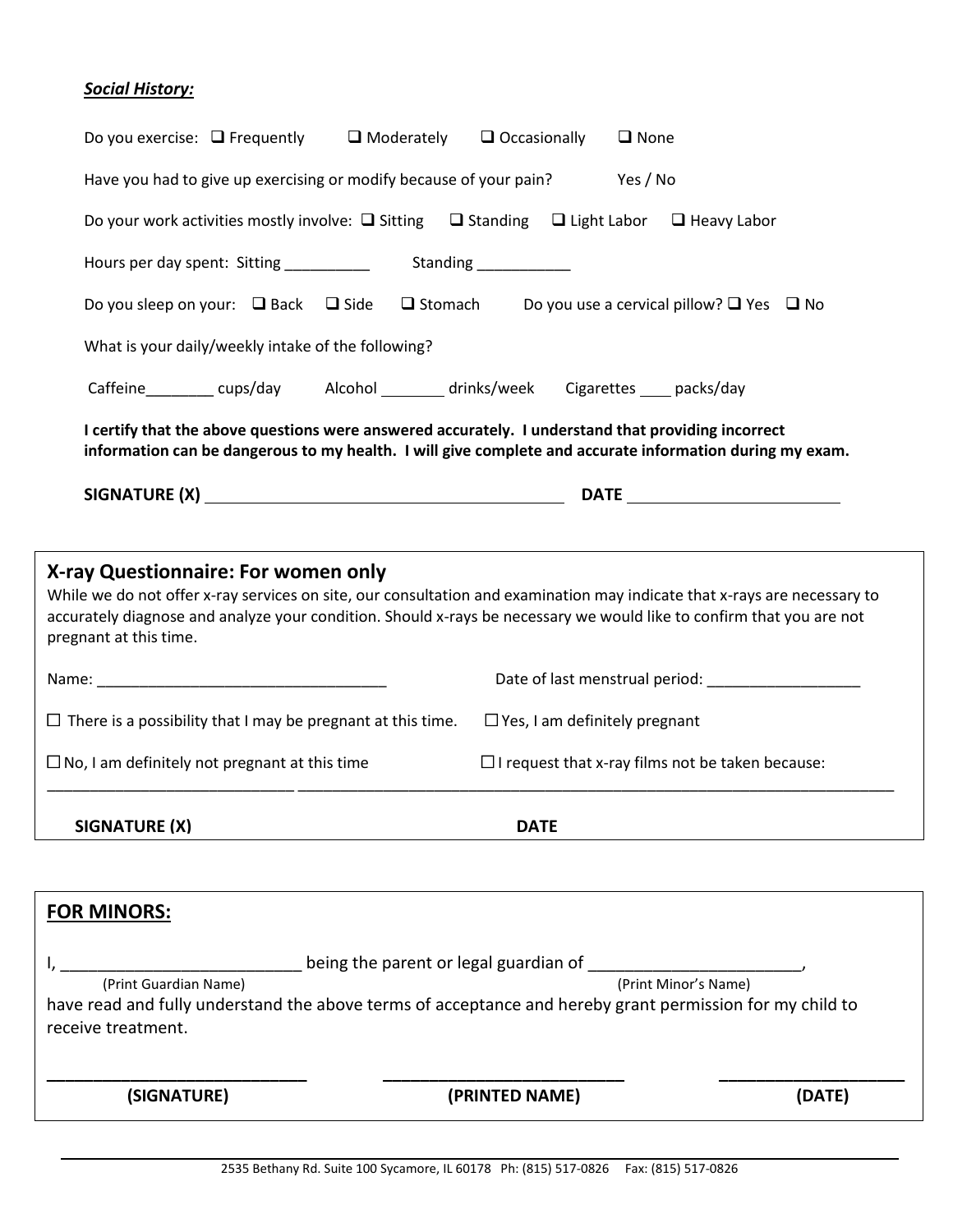# **NEUROLOGICAL/ MRI/ VASCULAR PATIENT QUESTIONNAIRE**

|    | For any YES answer, please explain under comment and notify the Doctor:                                                                                                                                                                                                                                        |           |            |
|----|----------------------------------------------------------------------------------------------------------------------------------------------------------------------------------------------------------------------------------------------------------------------------------------------------------------|-----------|------------|
| 1. | Do you suffer from neck pain with pain in your shoulder, arms or hands?<br>Comment: <u>comment</u> comment and comments and comments of the comments of the comments of the comments of the comments of the comments of the comments of the comments of the comments of the comments of the comments of the co | NO.       | <b>YES</b> |
| 2. | Do you have weakness, numbness or burning in your shoulder, arms or hands?                                                                                                                                                                                                                                     | NO.       | <b>YES</b> |
| 3. | Do your hands or arms fall asleep regularly?                                                                                                                                                                                                                                                                   | NO.       | <b>YES</b> |
| 4. | Do you have reduced feeling (sensation) or swelling in your hands or arms?                                                                                                                                                                                                                                     | NO.       | <b>YES</b> |
| 5. | Do you suffer from a loss of handgrip strength?                                                                                                                                                                                                                                                                | NO.       | YES.       |
| 6. | Do you suffer from back pain with pain in your buttocks, legs or feet?                                                                                                                                                                                                                                         | NO.       | <b>YES</b> |
| 7. | Do you have weakness, numbness or burning in your buttocks, legs or feet?                                                                                                                                                                                                                                      | NO.       | <b>YES</b> |
| 8. | Do your legs or feet fall asleep regularly?                                                                                                                                                                                                                                                                    | NO        | <b>YES</b> |
| 9. | Do you have reduced feeling (sensation) or swelling in your legs, feet?                                                                                                                                                                                                                                        | NO.       | <b>YES</b> |
|    | 10. Do you suffer from cold hands or feet?<br>Comment: <u>comment</u> comment comments and comments of the comments of the comments of the comments of the comments of the comments of the comments of the comments of the comments of the comments of the comments of the commen                              | NO        | <b>YES</b> |
|    | 11. Have you tried any medications such as anti-inflammatory?                                                                                                                                                                                                                                                  | NO.       | <b>YES</b> |
|    | 12. Have you tried any Physical Therapy or Chiropractic treatments before?                                                                                                                                                                                                                                     | <b>NO</b> | <b>YES</b> |
|    | 13. Have you had an MRI?                                                                                                                                                                                                                                                                                       | NO.       | <b>YES</b> |
|    | 14. Have you used any splint or braces or other prescribed treatment by an MD?                                                                                                                                                                                                                                 | NO.       | <b>YES</b> |
|    | 15. If you have tried any treatment or medications, did this make your problem better?                                                                                                                                                                                                                         | NO.       | <b>YES</b> |

**NOTE: Your health information will be kept strictly confidential**. Any information that we collect about you on this form will be kept confidential in our office. If a claim is submitted to Medicare, your health information on this form may be shared with Medicare. Your health information which Medicare sees will be kept confidential by Medicare.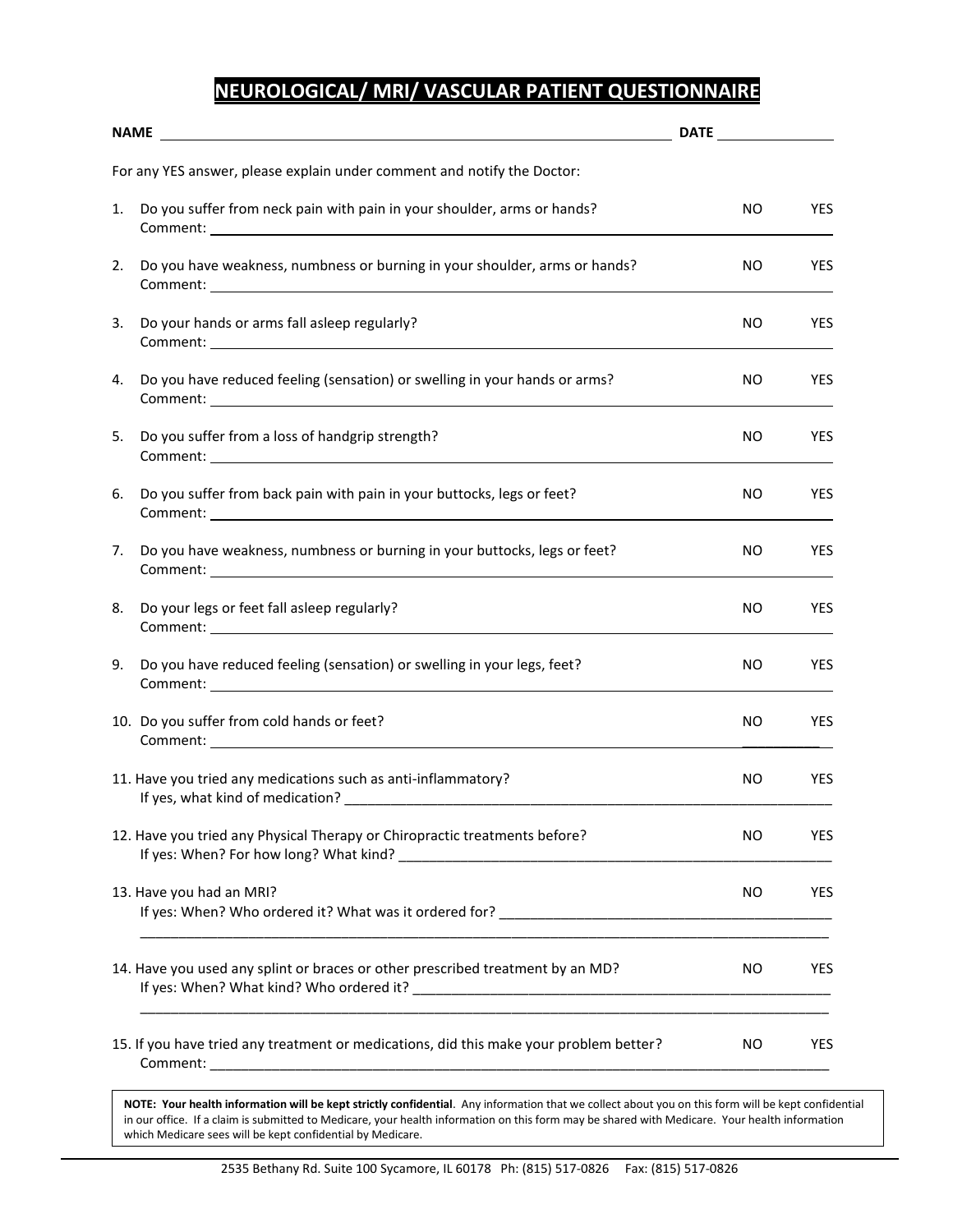# **PAIN DISABILITY QUESTIONNAIRE**

### Patient Name \_\_\_\_\_\_\_\_\_\_\_\_\_\_\_\_\_\_\_\_\_\_\_\_\_\_\_\_\_\_\_\_\_ Date\_\_\_\_\_\_\_\_\_\_\_\_\_\_\_\_\_\_ Instructions: These questions ask your views about how your pain now affects how you function in everyday activities. Please answer every question and mark the ONE number on EACH scale that best describes how you feel. 1. Does your pain interfere with your normal work inside and outside the home? Work normally Unable to work at all 0 -------- 1 -------- 2 -------- 3 -------- 4 -------- 5 -------- 6 -------- 7 -------- 8 -------- 9 -------- 10 2. Does your pain interfere with personal care (such as washing, dressing, etc.)? Take care of myself completely Need help with all my personal care 0 -------- 1 -------- 2 -------- 3 -------- 4 -------- 5 -------- 6 -------- 7 -------- 8 -------- 9 -------- 10 3. Does your pain interfere with your traveling? Travel anywhere I like Travel and Travel to see doctors 0 -------- 1 -------- 2 -------- 3 -------- 4 -------- 5 -------- 6 -------- 7 -------- 8 -------- 9 -------- 10 4. Does your pain affect your ability to sit or stand? No problems Can not sit/stand at all 0 -------- 1 -------- 2 -------- 3 -------- 4 -------- 5 -------- 6 -------- 7 -------- 8 -------- 9 -------- 10 5. Does your pain affect your ability to lift overhead, grasp objects, or reach for things? No problems Can not do at all 0 -------- 1 -------- 2 -------- 3 -------- 4 -------- 5 -------- 6 -------- 7 -------- 8 -------- 9 -------- 10 6. Does your pain affect your ability to lift objects off the floor, bend, stoop, or squat? No problems Can not do at all 0 -------- 1 -------- 2 -------- 3 -------- 4 -------- 5 -------- 6 -------- 7 -------- 8 -------- 9 -------- 10 7. Does your pain affect your ability to walk or run? No problems Can not walk/run at all 0 -------- 1 -------- 2 -------- 3 -------- 4 -------- 5 -------- 6 -------- 7 -------- 8 -------- 9 -------- 10 8. Has your income declined since your pain began? No decline Lost all income 0 -------- 1 -------- 2 -------- 3 -------- 4 -------- 5 -------- 6 -------- 7 -------- 8 -------- 9 -------- 10 9. Do you have to take pain medication every day to control your pain? No medication needed On pain medication throughout the day 0 -------- 1 -------- 2 -------- 3 -------- 4 -------- 5 -------- 6 -------- 7 -------- 8 -------- 9 -------- 10 10. Does your pain force your to see doctors much more often than before your pain began? Never see doctors Never See doctors weekly 0 -------- 1 -------- 2 -------- 3 -------- 4 -------- 5 -------- 6 -------- 7 -------- 8 -------- 9 -------- 10 11. Does your pain interfere with your ability to see the people who are important to you as much as you would like? No problem Never see them 0 -------- 1 -------- 2 -------- 3 -------- 4 -------- 5 -------- 6 -------- 7 -------- 8 -------- 9 -------- 10 12. Does your pain interfere with recreational activities and hobbies that are important to you? No interference Total interference Total interference 0 -------- 1 -------- 2 -------- 3 -------- 4 -------- 5 -------- 6 -------- 7 -------- 8 -------- 9 -------- 10 13. Do you need the help of your family and friends to complete everyday tasks (including both work outside the home and housework) because of your pain? Never need help Never need help all the time need help all the time need help all the time 0 -------- 1 -------- 2 -------- 3 -------- 4 -------- 5 -------- 6 -------- 7 -------- 8 -------- 9 -------- 10 14. Do you now feel more depressed, tense, or anxious than before your pain began? No depression/tension Severe depression/tension 0 -------- 1 -------- 2 -------- 3 -------- 4 -------- 5 -------- 6 -------- 7 -------- 8 -------- 9 -------- 10 15. Are there emotional problems caused by your pain that interfere with your family, social and or work activities? No problems Severe problems Severe problems Severe problems Severe problems Severe problems 0 -------- 1 -------- 2 -------- 3 -------- 4 -------- 5 -------- 6 -------- 7 -------- 8 -------- 9 -------- 10

### Please total your numbers from above here: TOTAL: / 150 With Permission from: Anagnostis C et al: The Pain Disability Questionnaire: A New Psychometrically Sound Measure for Chronic Musculoskeletal Disorders. Spine 2004; 29 (20): 2290-2302.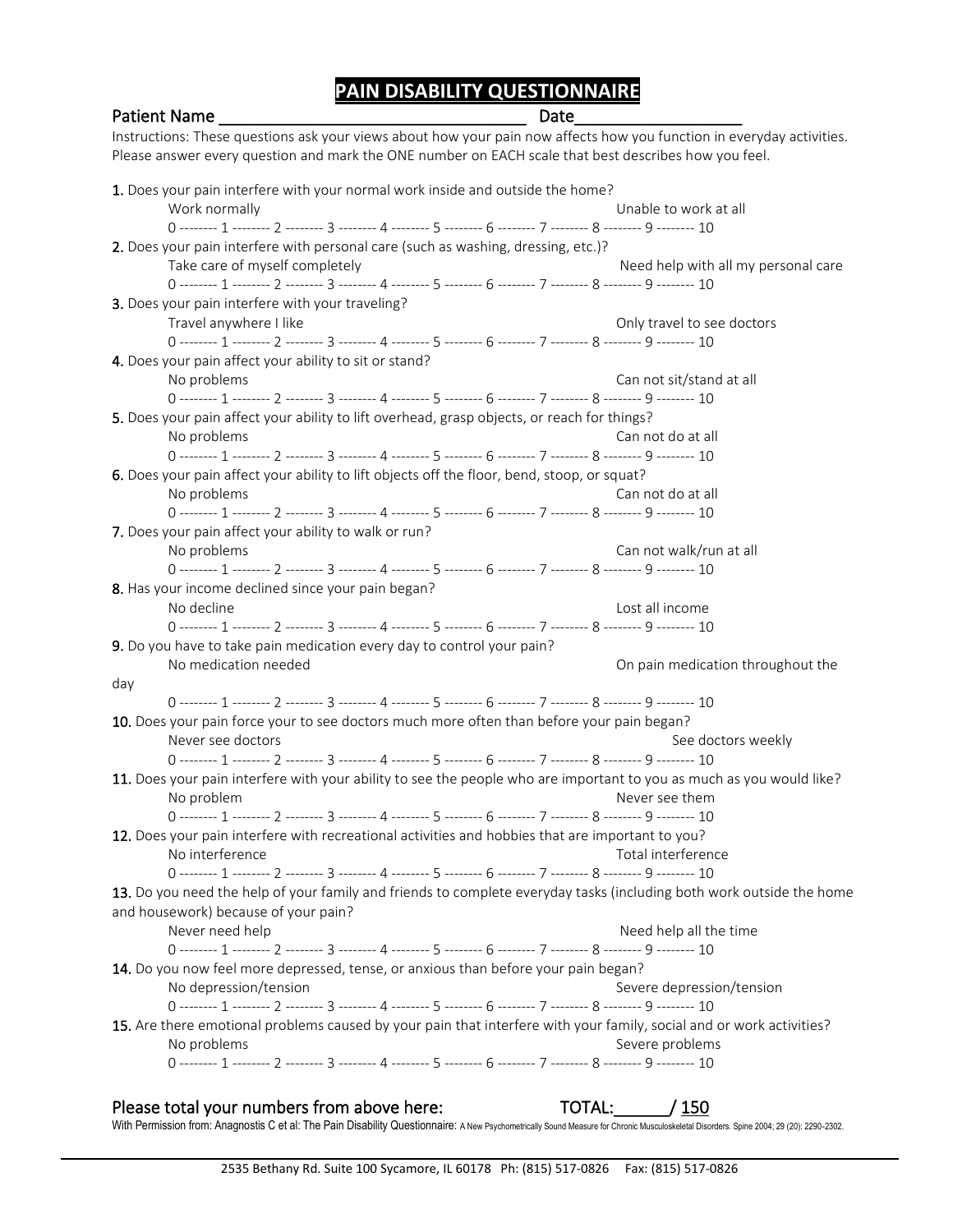### **TERMS OF ACCEPTANCE AND CONSENT FOR CARE**

We will attempt to identify and diagnose any ailments you may have that may be corrected through physical medicine, massage therapy, chiropractic care, and/or active/passive rehabilitation. If any condition or disease appears to be present out of our scope of practice, we will refer you to an appropriate physician to diagnose and/or treat that condition.

**Consent to Treat**: I request and give consent to my physician to provide and perform such medical/ surgical care, tests, procedures, drugs and other services and supplies as are considered necessary or beneficial by my physician for my health and well being. I acknowledge that no representations, warranties, or guarantees as the results or cures have been made to me or relied upon me.

**Consent to Testing**: I am fully aware that the physician may order testing that he/she deems appropriate in my treatment. I am aware ProActive Chiropractic & Laser Center plays a large role in verifying insurance benefits on my behalf, and although most testing is verified, it is my responsibility to know my insurance coverage. If I refuse any diagnostic testing/ labs/ urine screening, I understand that the physician has the right to terminate the patient / physician relationship at any time.

**H.H.S:** Pursuant to the Health Insurance Portability and Accountability Act of 1996, I acknowledge that a copy of the NOTICE OF PRIVACY PRACTICES is available to me immediately upon request.

Medicare Certification: I certify that the information given by me in applying for payment under Title XVIII of the Social Security Act is correct. I authorize my physician who treats me, to release information from my medical record to the Social Security Administration and / or the Medicare program or its intermediaries of carriers. I request that payment of authorization benefits be made directly to my physician treating me, on my behalf.

**Chiropractic Care:** The primary focus of chiropractic care is the detection and correction of vertebral subluxation. This is the misalignment of one or multiple spinal bones with interference to the nervous system. Any interference to the nervous system may or may not cause various different symptoms.

Through specific chiropractic adjustments, we reduce and/or correct these subluxations. It may be necessary to examine an individual each time a new injury occurs and often x-rays are necessary to maintain the utmost safety when dealing with your body. The risks of physical medicine, chiropractic care or massage therapy are minimal when dealing with a licensed professional; however, if you have concerns about these risks, please discuss them with the doctor prior to the examination.

**Soreness:** I am aware that like exercise it is common to experience muscle soreness in the first few treatments.

**Dizziness:** Temporary symptoms like dizziness and nausea can occur but are relatively rare.

**Fractures/Joint Injury:** I further understand that in isolated cases underlying physical defects, deformities or pathologies like weak bones from osteoporosis may render the patient susceptible to injury. When osteoporosis, degenerative disk, or other abnormality is detected, this office will proceed with extra caution.

**Physical Therapy Burns:** Some therapies used in this office generate heat & may rarely cause a burn. Despite precautions, if a burn is obtained, there will be a temporary increase of pain and possible blistering. This should be reported to the doctor. Tests have been performed on me to minimize the risk of any complication from treatment and I freely assume these risks.

**Stroke:** Although strokes happen with some frequency in our world, strokes from chiropractic adjustments are rare. I am aware that nerve or brain damage including stroke is reported to occur once in one million to once in ten million treatments. Once in a million is about the same chance as getting hit by lightening. Once in ten million is about the same chance as a normal dose of aspirin or Tylenol causing death.

I have read and I accept the terms above and understand them fully. I hereby give consent to ProActive Chiropractic & Laser Center and Dr. Ryan Friel to evaluate me to determine my condition and treat me for such conditions. I also understand that I may at any time discontinue with the exam and/or x-rays or any treatment if I so choose.

*I also understand that if I suspend or terminate my care at this office, any outstanding charges for professional services rendered to me will be immediately due and payable. I agree that I will be responsible for all attorney and legal fees if legal action becomes necessary to collect this amount.*

I, have read and fully understand the above statements.

(PRINT NAME)

**SIGNATURE (X) DATE** 

### *Special Financial Information Section*

obligation for payment of charges for the services rendered in this office. However, if based upon future discussions with me regarding my<br>financial situation, this office determines that my situation has improved enough t Many insurance companies require physicians to attempt to collect any unpaid portion of the annual deductible and/or co-payment and/or regular treatment fees from the patient. However, certain conditions may permit a physician's office to waive (partially or fully) the collection of these amounts. One of the conditions is the patient's financial hardship. Based upon discussions with me, this office has determined that due to my financial hardship, I am unable to pay (partially or in full) the deductible and/or the co-payment and/or regular treatment fees. If I were forced to pay the annual deductible and/or the co-payment and/or the regular treatment fees, I would not be able to receive the necessary treatment for my health condition(s). Due to these circumstances, this office is waiving (partially or in full) my obligation for payment of charges for the services rendered in this office. However, if based upon future discussions with me regarding my payment and/or regular treatment fees, this office will require payment of charges incurred at that time.

\_\_\_\_\_\_\_\_\_\_\_\_\_\_\_\_\_\_\_\_\_\_\_\_\_\_\_\_\_\_\_\_\_\_\_\_\_\_\_ \_\_\_\_\_\_\_\_\_\_\_\_\_\_\_\_\_\_\_\_\_\_\_\_\_\_\_\_\_\_\_ \_\_\_\_\_\_\_\_\_\_\_\_\_\_\_\_\_\_